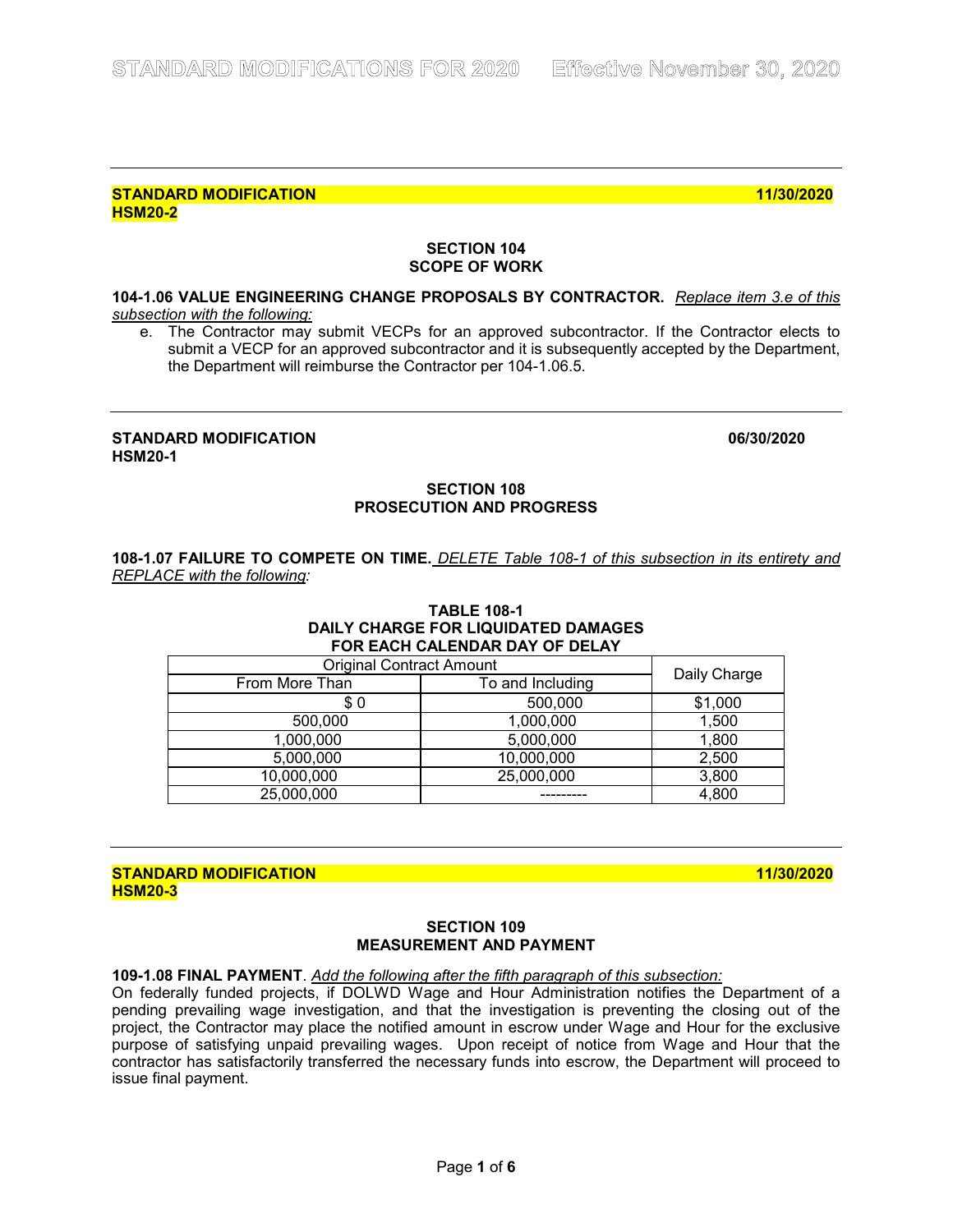## **SECTION 202 REMOVAL OF STRUCTURES AND OBSTRUCTIONS**

## **202-5.01 BASIS OF PAYMENT.**

*In the first paragraph, replace the words "*and 22.0013.\_\_\_\_." *with the following:*   $"$ and 202.0013.  $"$ .

*In the fourth paragraph, replace the words "*Items 020.0014.\_\_\_\_ " *with the following:*  "Items 202.0014.\_\_\_\_ "

**STANDARD MODIFICATION 11/30/2020 HSM20-5**

## **SECTION 203 EXCAVATION AND EMBANKMENT**

**203-3.04 COMPACTION WITH MOISTURE AND DENSITY CONTROL.** *In the second paragraph of this subsection, delete the words "*and ATM 214".

## **SECTION 205 EXCAVATION AND FILL FOR MAJOR STRUCTURES**

**205-3.05 COMPACTION.** *In the second paragraph of numbered paragraph 1. Compaction With Moisture and Density Control, delete the words "*and ATM 214".

#### **SECTION 301 AGGREGATE BASE AND SURFACE COURSE**

**301-3.03 SHAPING AND COMPACTION.** *In the second paragraph of this subsection, delete the words "*and ATM 214".

#### **STANDARD MODIFICATION 11/30/2020 HSM20-6**

## **SECTION 402 TACK COAT**

**402-3.02 EQUIPMENT.** *Delete this subsection in its entirety and substitute the following:* Furnish, maintain, and operate asphalt distributor to apply asphalt material uniformly at even heat on variable widths of surface up to 15 feet at readily determined and controlled flow rates. Provide an asphalt distributor capable of application rates from 0.01 to 0.11 gallon per square yard. Equip with a heater, tachometer, flow rate gauge, operable mechanical tank gauge, thermometer for measuring temperatures of tank contents, power unit for the pump and full circulation spray bars adjustable laterally and vertically.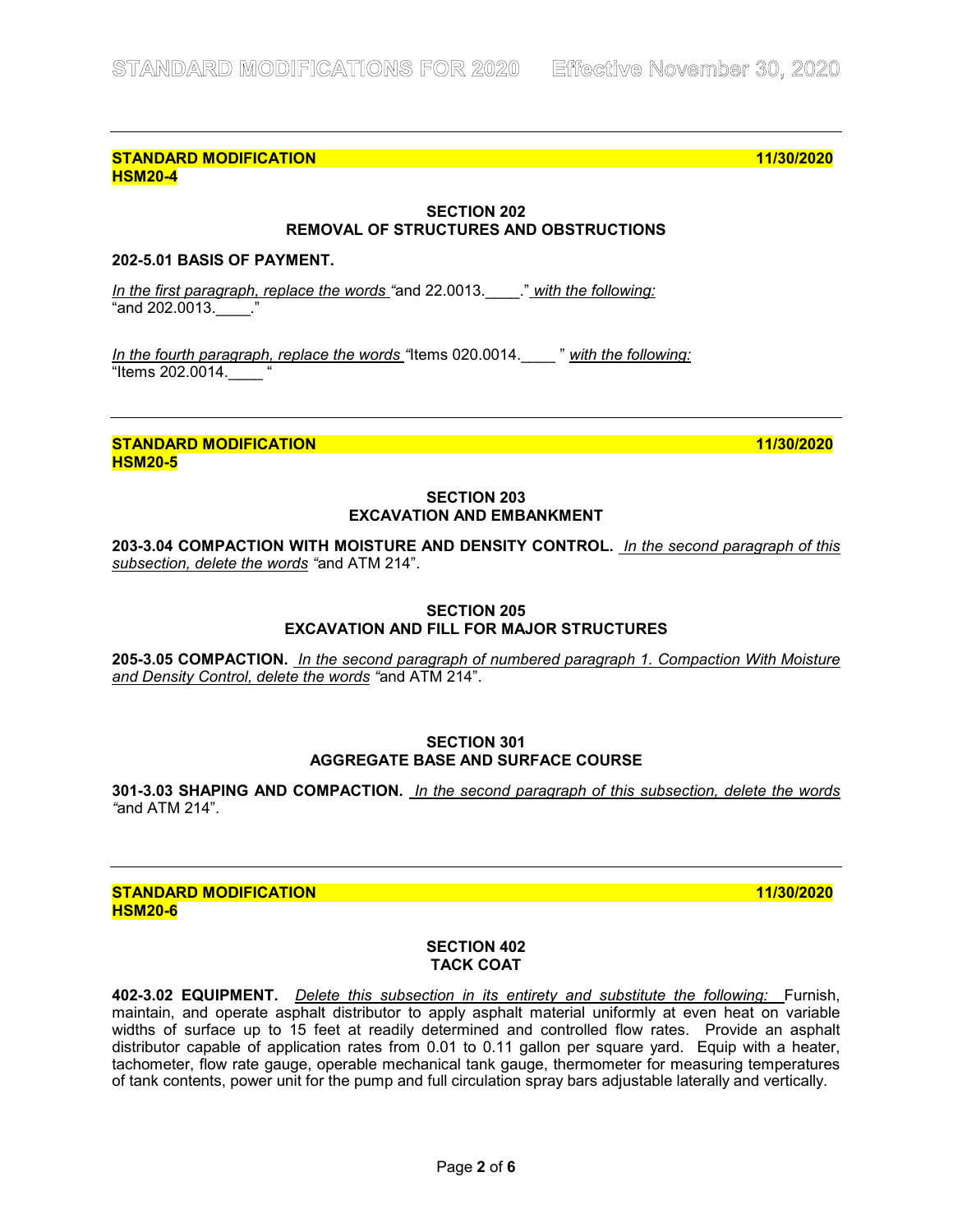## **402-3.04 APPLICATION OF ASPHALT MATERIAL.**

*Add the following at the end of the first paragraph:*

Control deviation from any specified application rate to within 0.02 gallon per square yard.

#### *Add the following after the second paragraph this subsection:*

After application of the tack coat, the surface shall be allowed to cure without being disturbed for the period of time necessary to permit drying and setting of the tack coat. If necessary, the Engineer will determine when the tack has cured.

## **STANDARD MODIFICATION 11/30/2020 HSM20-7**

## **SECTION 511 MECHANICALLY STABILIZED EARTH (MSE) WALL**

**511-2.01 MATERIALS.** Meet the following: *Replace the sixth and seventh items in the Materials reference list in this subsection with the following:*

Geotextile for Drainage Subsection 729-2.01<br>Geogrid Subsection 729-2.04

Subsection 729-2.04

## **STANDARD MODIFICATION 11/30/2020 HSM20-8**

**SECTION 550**

# **COMMERCIAL CONCRETE**

## **550-2.02 COMPOSITION OF MIXTURE – JOB MIX DESIGN.**

*Replace Table 550-1 with the following:*

#### **TABLE 550-1 COMMERCIAL CONCRETE DESIGN REQUIREMENTS**

| <b>Class</b>                               | $B-B$        |              | W                |
|--------------------------------------------|--------------|--------------|------------------|
| Water-Cement Ratio, Ibs/Ibs, maximum       | 0.40         | 0.45         | 0.50             |
| Total Air Content, %                       | $5.5 - 6.5$  | $5.5 - 6.5$  | $4.0 - 6.5$      |
| Coarse Aggregate Gradation, AASHTO<br>M 43 | No. 57 or 67 | No. 57 or 67 | No. 7, 8, 57, or |
| Compressive Strength, psi, minimum         | 5.000        | 4.000        | 3,000            |

Alternative sizes of coarse aggregate, as shown in AASHTO M 43, may be used when approved in writing.

#### **550-5.01 BASIS OF PAYMENT.**

*Replace the first sentence of this subsection with the following:*

If Items 550.0001.\_\_\_\_, 550.0002.\_\_\_\_, 550.0003.\_\_\_\_, 550.0004.\_\_\_\_, 550.0005.\_\_\_\_, or 550.0006. do not appear in the Bid Schedule concrete is subsidiary to other items.

## *Add the following pay items:*

| <b>PAY ITEM</b>    |                         |      |  |
|--------------------|-------------------------|------|--|
| <b>Item Number</b> | <b>Item Description</b> | Unit |  |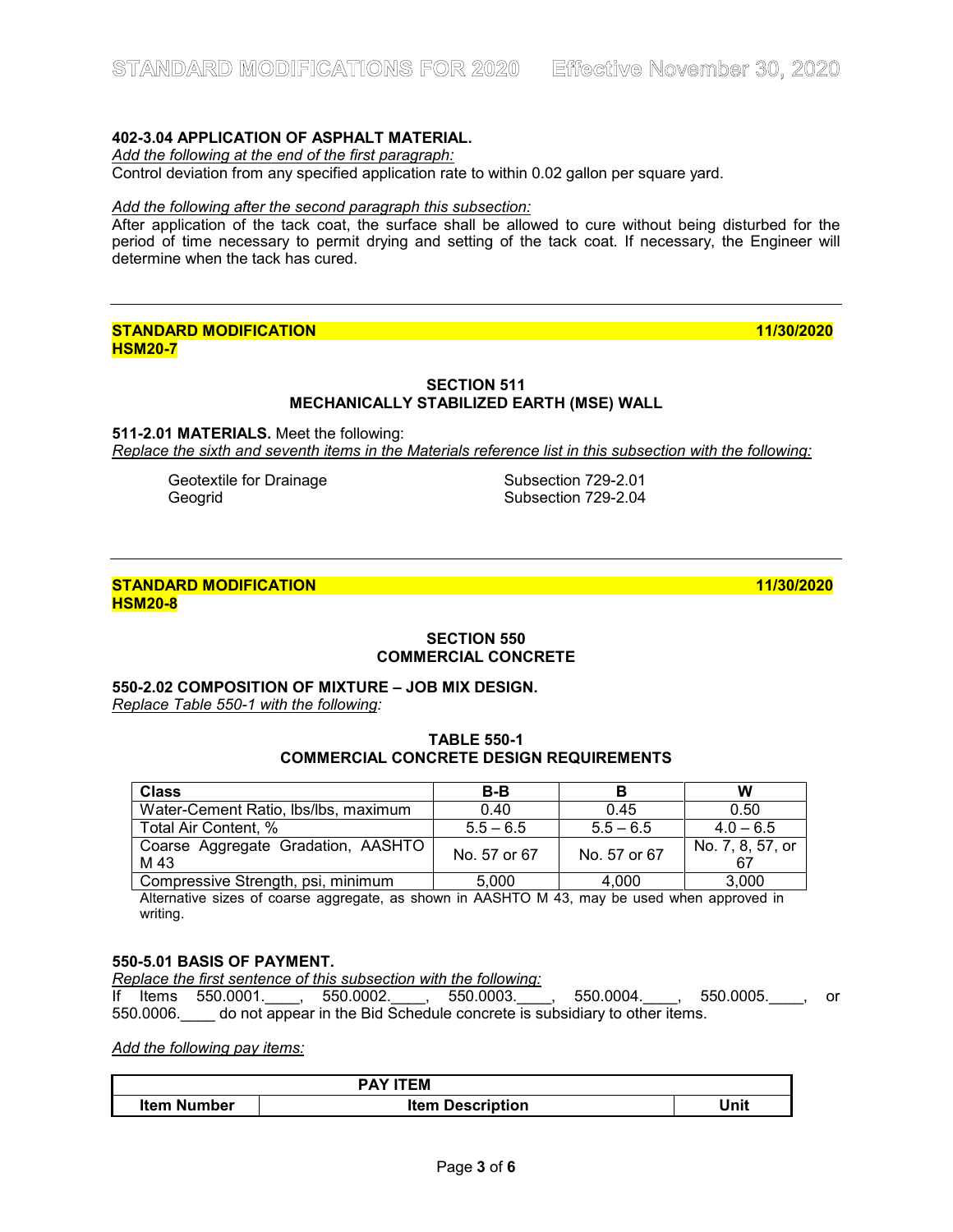| $\sim$ $\sim$ $\sim$ $\sim$<br><u> 100. </u> | −<br>oroto<br>oncrete<br>$\overline{\phantom{a}}$      |  |  |
|----------------------------------------------|--------------------------------------------------------|--|--|
| $\sim$ $\sim$<br>н                           | oroto<br>и<br>$\overline{\phantom{a}}$<br><u>ы ста</u> |  |  |
|                                              |                                                        |  |  |

#### **SECTION 603 CULVERTS AND STORM DRAINS**

**603-5.01 BASIS OF PAYMENT.** *In the PAY ITEM table, capitalize the units for pay items 603.0003.\_\_\_\_ and 603.0004.\_\_\_\_*.

| <b>PAY ITEM</b>    |                                  |      |
|--------------------|----------------------------------|------|
| <b>Item Number</b> | <b>Item Description</b>          | Unit |
| 603.0003.          | End Section for CSP<br>Inch      | EACH |
| 603.0004.          | Inch CSP Arch<br>End Section for | EACH |

## **STANDARD MODIFICATION 11/30/2020 HSM20-10**

#### **SECTION 608 SIDEWALKS**

**608-3.01 CONCRETE SIDEWALKS.** *Add the following new paragraph after the ninth paragraph of this subsection :*

The Engineer will test the finished surface with a 10-foot straightedge. Variations of more than 1/4-inch from the edge of the straightedge across or along the sidewalk surface, except at grade changes, are unacceptable. Portions of the sidewalk surface and pedestrian ramps less than 10 feet in width or length may be tested using a shorter straightedge.

**STANDARD MODIFICATION NOT USED AT THIS TIME HSM20-11**

## **STANDARD MODIFICATION 11/30/2020 HSM20-12**

## **SECTION 614 CONCRETE BARRIER**

**614-2.01 MATERIALS.** Use materials that conform to the following: *Replace the first item in the Materials reference list of this subsection with the following:* Concrete, cast-in-place Section 550, Class B<br>Concrete, precast MASH F-shape Section 550, Class B-B

Concrete, precast MASH F-shape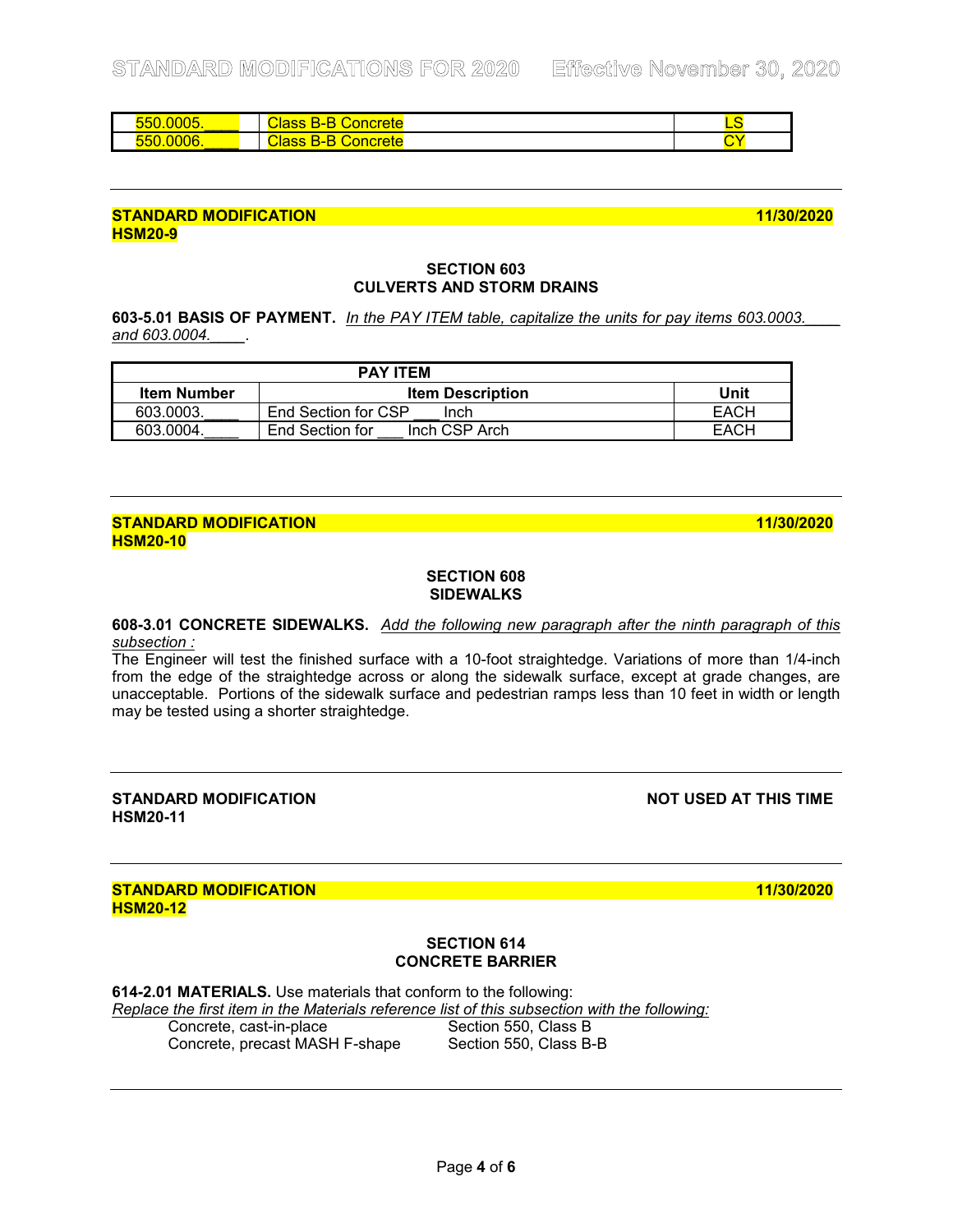#### **SECTION 633 SILT FENCE**

**633-2.01 MATERIALS.** Use materials that conform to the following: *Replace the second item in the Materials reference list with the following:* Silt Fence Subsection 729-2.02

**633-3.01 CONSTRUCTION REQUIREMENTS.** *Replace the first sentence of this subsection with the following:* 

Install silt fence according to the SWPPP, Appendix B.

#### **STANDARD MODIFICATION 11/30/2020 HSM20-14**

### **SECTION 641 EROSION, SEDIMENT, AND POLLUTION CONTROL**

**641-2.05 MATERIALS.** *Replace the fifth paragraph of this subsection with the following:*

Use straw and straw products certified weed free of prohibited and restricted noxious weed seed and quarantined pests, according to Alaska Administrative Code, Title 11, Chapter 34 (11 AAC 34). When straw or straw products certified according to 11 AAC 34 are not available, use non-certified products manufactured within Alaska before certified products manufactured in another state, country, or territory. Non-certified straw or straw products manufactured in another state, country, or territory shall not be used. Grass, legumes, or any other herbaceous plants produced as hay, shall not be substituted for straw or straw products.

#### **STANDARD MODIFICATION 11/30/2020 HSM20-15**

#### **SECTION 644 SERVICES TO BE FURNISHED BY THE CONTRACTOR**

#### **644-2.05 VEHICLES.** *Replace the third paragraph of this subsection with the following:*

You are responsible for normal wear and tear, and any other incidental damage including broken windshields, occurring during the Department's operation and use. The State of Alaska is responsible for damage to any vehicle caused by its own negligent operation.

#### **STANDARD MODIFICATION 11/30/2020 HSM20-16**

## **SECTION 660 SIGNALS AND LIGHTING**

## **660-3.04 JUNCTION BOXES.** *Replace item 1. of the seventh paragraph of this subsection with the following:*

1. 300 feet maximum for any conduit run containing either:

a. One single cable, plus one bare or insulated equipment grounding conductor (EGC); or